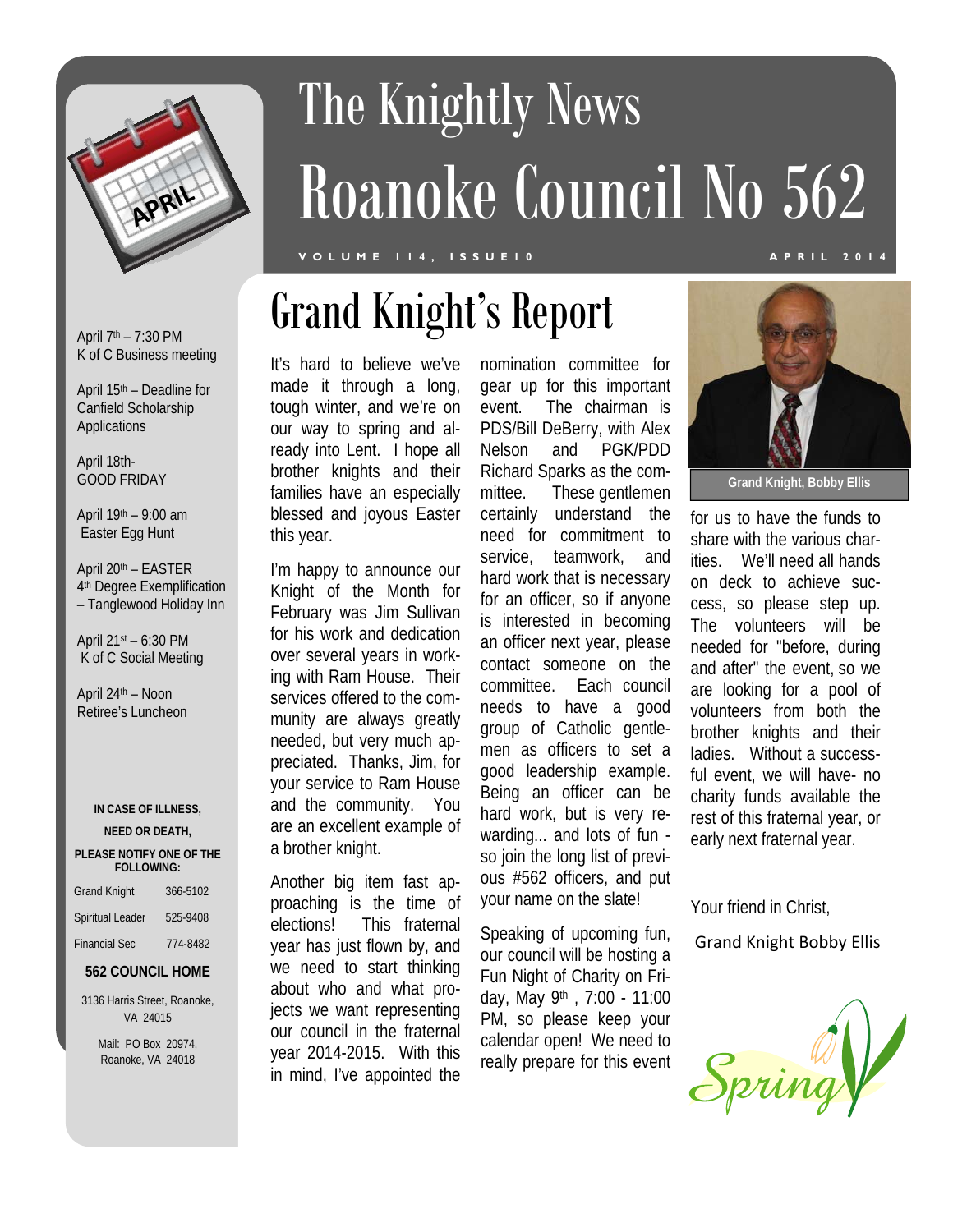| <b>Council Officers</b>           |                              |                      |
|-----------------------------------|------------------------------|----------------------|
| <b>Grand Knight</b>               | <b>Bobby Ellis</b>           | 366-5102             |
| Dep. Grand Knight                 | <b>Bill DeBerry</b>          | 343-7849             |
| Spiritual Leader                  | Stephen O'Connell            | 525-9408             |
| Chancellor                        | Pat Reidy                    | 725-8206             |
| Recorder                          | Stephen Ratliff              | 774-4796             |
| Financial Sec.                    | Mike Lazzuri                 | 774-8482             |
| Treasurer                         | <b>Brian Ripple</b>          | 776-8285             |
| Lecturer                          | <b>Alex Nelson</b>           | 774-5079             |
|                                   |                              |                      |
| Advocate                          | P.J. Lyons<br>Eric Schmucker | 562-8332<br>309-1417 |
| Warden                            |                              |                      |
| Inside Guard                      | Joseph Colosimo              | 989-7969             |
| Outside Guard                     | <b>Steve Wirth</b>           | 797-8812             |
| Trustee, 3rd Year                 | Karl Kleinhenz               | 397-4028             |
| Trustee, 2nd Year                 | <b>Bob Canfield</b>          | 774-7554             |
| Trustee, 1st Year                 | <b>Richard Sparks</b>        | 563-1387             |
|                                   | <b>Committee Chairmen</b>    |                      |
| Program Director                  | John Krumpos                 | 989-1985             |
| <b>Council Activities</b>         | <b>Bill DeBerry</b>          | 343-7849             |
|                                   | <b>Glen Waldis</b>           | 982-0835             |
| <b>Community Activities</b>       | Joe Colosimo                 | 989-7969             |
| <b>Family Activities</b>          | <b>Alex Nelson</b>           | 774-5079             |
|                                   | Tom Huck 740-749-3018        |                      |
| <b>Youth Activities</b>           | Eric Schmucker               | 309-1417             |
| <b>Church Activities</b>          | Pat Reidy                    | 725-8206             |
| Pro Life Activities               |                              |                      |
| <b>KOVAR</b>                      | Don Feick                    | 774-0187             |
|                                   | John Krumpos                 | 960-1825             |
| Newsletter                        | <b>Glen David Waldis</b>     | 982-0835             |
| Kitchen                           | John Church                  | 588-7968             |
|                                   | Mike Lazzuri                 | 774-8482             |
|                                   | <b>Steve Wirth</b>           | 797-8812             |
| <b>Basketball Tournament</b>      |                              |                      |
| <b>KCIC</b>                       | Karl Kleinhenz               | 982-8140             |
|                                   | Joe Devlin                   | 206-2622             |
|                                   |                              | 344-0901             |
| Membership                        | Dave Chopski                 |                      |
|                                   | <b>Charles Hatcher</b>       | 314-3360             |
|                                   | <b>Steve Wirth</b>           | 520-2885             |
| Ceremonials                       | Dave Chopski                 | 344-0901             |
| Canfield Scholarship              | <b>Bobby Ellis</b>           | 366-5102             |
|                                   | Karl Kleinhenz               | 982-8140             |
|                                   | Pat Patterson                | 815-6105             |
|                                   | Joe Moses                    | 389-0309             |
|                                   | <b>Bob Canfield</b>          | 774-7554             |
| <b>Retention Committee</b>        | <b>Bill DeBerry</b>          | 343-7849             |
|                                   | Karl Kleinhenz               | 397-4028             |
|                                   | <b>Bob Canfield</b>          | 774-7554             |
|                                   | <b>Richard Sparks</b>        | 563-1387             |
| Publicist                         | <b>Bill Howard</b>           | 989-9399             |
| RC School Board Rep.              | Alex Nelson                  | 774-5079             |
| OLN Parish Rep.                   | Don Feick                    | 774-0187             |
| St. Elias Parish Rep.             | Jim Donckers                 | 345-3902             |
| St. Andrews Parish Rep.P.J. Lyons |                              | 562-8332             |
| Insurance Rep.                    | Ken Bagnasco                 | 888-211-9478         |
| Pool                              | Jim Donckers                 | 345-3902             |
|                                   | Joe Devlin                   | 206-2622             |
|                                   | George Cuadrado              | 989-1758             |
|                                   | P.J. Lyons                   | 562-8332             |
| House                             |                              | 366-5102             |
|                                   | <b>Bobby Ellis</b>           |                      |
|                                   | Jan Hodnett                  | 772-4215             |
| Club Room                         | P.J. Lyons                   | 562-8332             |

## **Spiritual Leaders Message**

Brothers as we head into April, Easter is drawing near. The mystery of The Resurrection of Jesus confronts us with a timely thought: where will we be in the year of Our Lord 2114? One hundred years in the future we will all, no doubt, have died. But, we are eternal beings. Our souls will leave our bodies (to be reunited on the last day,) however, that is by no means the end.

At our death, we face judgment. God does not want us to live in fear of I this judgment. All of us need to realize that as long as we lead lives which follow the teachings of Jesus, we will be saved. God has given us Salvation; we do not deserve it, we cannot earn it  $-$  it is a free gift of a loving Father. All we need to do is to accept the gift and live as Christ teaches us. When we do this, we can be assured of living in Heaven in the presence of the Blessed Trinity in 2114 and for all eternity.

As we move through the final days of Lent toward the Triduum (which I strongly suggest you attend,) let us all do so with increasing Joy. At Easter we should rejoice because Jesus Christ conquered Death and Sin. Let us embrace Easter Joy and bring it to our families and all around us

### Motion to be Voted On

### April 7, 2014—Business Meeting

Whereas, Knights of Columbus Roanoke Council #562 has not increased its dues since 1992 despite increased costs to operate the council; and

Whereas, the cost per member to operate Knights of Columbus Roanoke Council #562 is between \$20.00 and \$25.00 annually and includes Supreme and state per capita payments, newsletter expenses, and other required obligations;

Be it resolved, that Knights of Columbus Roanoke Council #562 amend its bylaws to increase its annual membership dues from \$40.00 to \$50.00 effective January 1 following the approval of the Supreme Board of Directors

Respectfully submitted by Brian M. Ripple, Treasurer, Knights of Columbus Roanoke Council #562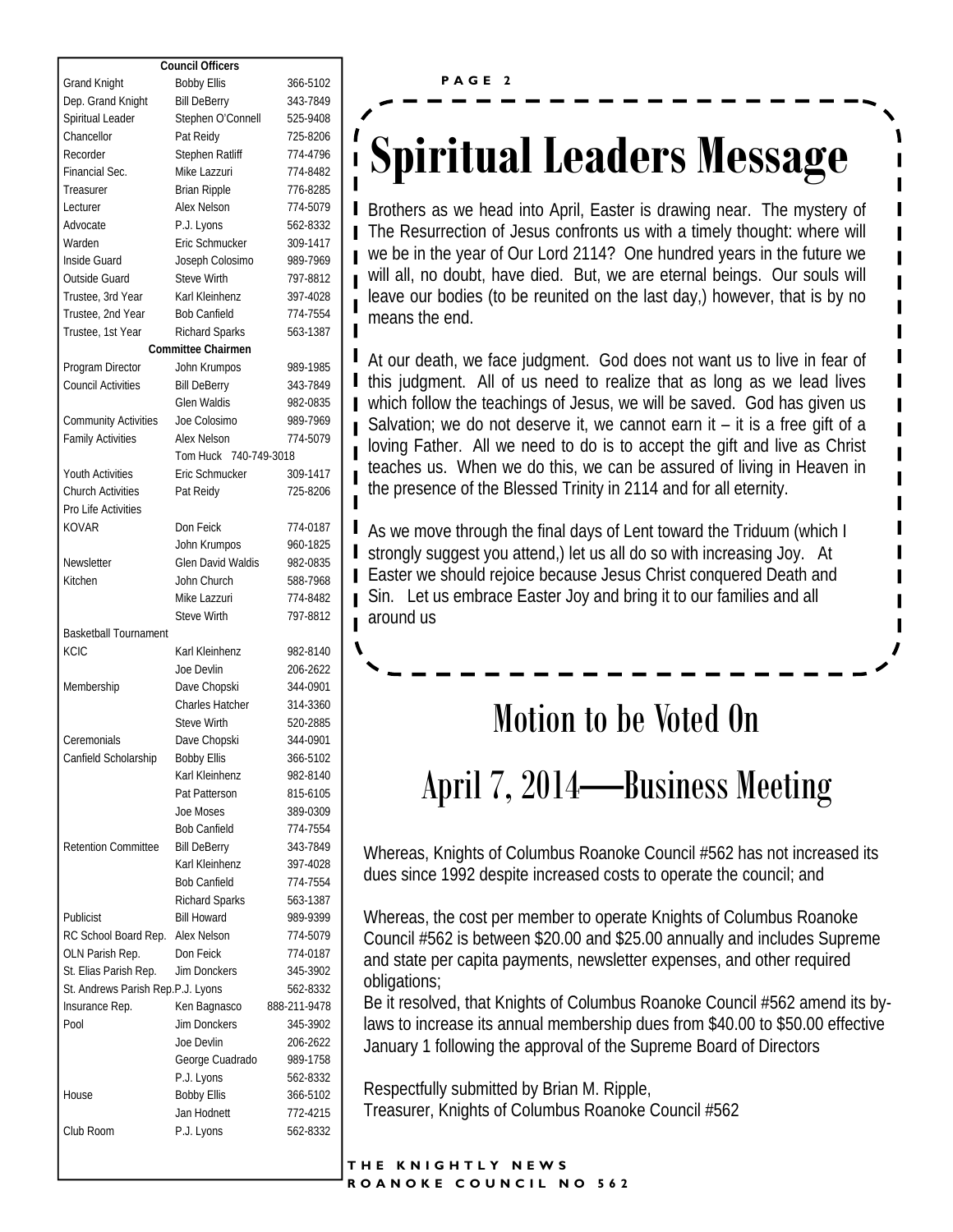## **2014 Financial Secretary's Report**

There are still a significant number of our members who have not yet paid their dues for 2014. If you are among those who have not paid dues as of April 1, 2014 you are three months delinquent and not eligible to attend meetings or vote on Council or Corporation business items. By now you should have received a Knight Alert that you are delinquent in the payment of your dues. Failure to pay dues will result in you receiving of the Notice of Intent to Suspend you from the Order during this month.

Your failure to promptly pay your dues results in rebilling you for those dues which is not only a use of my time but an expense for the Council. If you have problems with paying your dues, contact me or the Grand Knight to confidentially discuss the issues and we may be able to assist you in continuing your membership in the Council and Order.

If you have decided that you no longer wish to be a member of Council 562 or transfer to another Council, I must have your resignation submitted in writing with your signature. This can be accomplished with a simple note and can be written on your dues notice and returned to me. Of course, The Grand Knight or I would like to discuss with you why you have decided to withdraw from the Order that has been called the "right hand of the Church" by Pope John Paul II.

## **Canfield Scholarship**

High school graduates! Are you preparing for college and need financial assistance. The Canfield Scholarship may be your answer. There are four requirements: (1) your father must be a member of the Knights of Columbus, or the wife or legally recognized child of the K of C member in good standing or in the event the father is deceased, he must have been in good standing at the time of death; (2) you must complete the application; (3) provide a valid transcript from the school of graduation; and (4) mail the completed application to Council 562, Knights of Columbus by the 15 April 2014 deadline. The Scholarship committee will provide \$500. to 10 candidates who apply and qualify. The application is on the K of C web site (http://www.kofc562.org/canfield/) or obtained at the Council home.



Our annual Clergy Night will be Monday, May 19<sup>th</sup> at the Clubhouse. Social hour will begin at 6:30 and dinner at 7:30. More details in next month's newsletter.

Dennis D. Carr Terrence J. Hauck Michael B. Burns Arturo M. Ybanez Edward McDonough Daniel W. Zippel Frank A. Santoroski Michael M. Downs Valentine L. Bernys, Jr. Terranc O'Shaughnessy James E. Chewing, Jr. Stephen W. Weatherman Ronald L. Pritchard, Sr. William L. Howard Frank J. Wagner, Jr. Thomas M. Schons Richard F. Vitolo

Peter J. Voorhis Thomas P. McGrath Jack T. Smith Pedro A. Escamilla Joshua M. Nowocin Gordon G. Dewhurst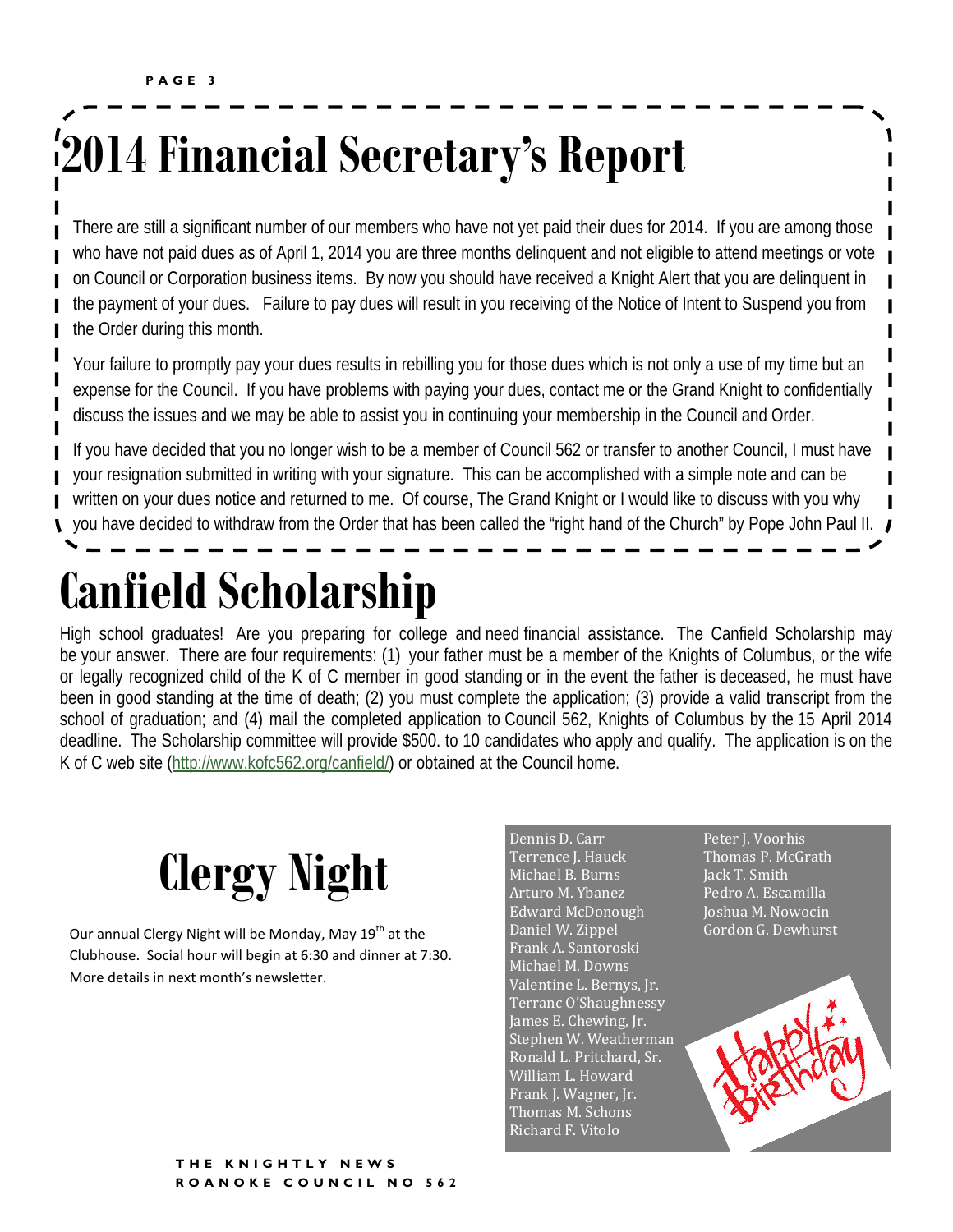**PAGE 4**

## **Program Directors Report**

As all know by now, we had to cancel one of our biggest events, the annual KC Basketball Tournament due to a lack of teams participating. We are actively, and eagerly, attempting to develop alternative ideas for an annual youth event. If you have any ideas you'd like us to consider, please pass them on!

We did have another great "Retirees' Luncheon" on Thursday, Feb. 27<sup>th</sup>. About 30 Knights, Ladies and guests enjoyed a very fine lunch prepared by Mike Lazzuri and Glen Waldis. [While we are referring to this as a Retirees' Luncheon, it is open to anyone who wants to have a nice lunch and talk to friends and brothers. So don't be shy. Avail yourself of a good meal.] Watch for notices for the next luncheon.

We have a number of events coming up this spring. First on the list is our annual Easter Egg Hunt on Saturday, April 16th. Also in April, we will be hosting our annual KOVAR drives at the Kroger and at Walmart South. Then in May, we will be hosting our first Fun Night on May 9<sup>th.</sup> Belk has also gifted us a number of passes/coupons to the next Charity Sale on May 3<sup>rd</sup>. Finally in May, we will be celebrating our annual Clergy Night. Please read the following corresponding notices regarding the individual events.

As a reminder, your dues are extremely important to your Council as they are a major source of the funding used for our events and charitable grants. **If you haven't yet paid your dues, please, please do so! Remember, when dues aren't paid, the State and Supreme per capita and other assessments and fees must still be paid, and that money has to come from funds that could otherwise be used for our programs and charitable grants**.

## **Retiree's Luncheon**

The next Retiree's luncheon is being held on April 24h at Noon, doors open at 11:45 AM. Remember this is open to all people, men and women, working or retired. Come visit with old friends and enjoy a luncheon of Bruchetta, with Chicken Florentine with Tortoni for dessert. Stick around to socialize and play games if you like.

The lunch is free but donations will be accepted if you want to do so.



*"Chicken Florentine being served for the April 24th*

### **Benefit Night at Montanos**

The last two years, we have sponsored a benefits night at Abuelo's Mexican Restaurant at Valley View Mall to raise money for KOVAR. While these have been well attended and appreciated by all involved, we would like to make sure that the event doesn't become stale. So, we have received permission from Brother Marty Montano to host a benefits night at his restaurant (Montano's International Gourmet, 3733 Franklin Rd…just east of Tanglewood Mall) tentatively on Tuesday, May 6<sup>th</sup>. Date will be confirmed in next month's newsletter.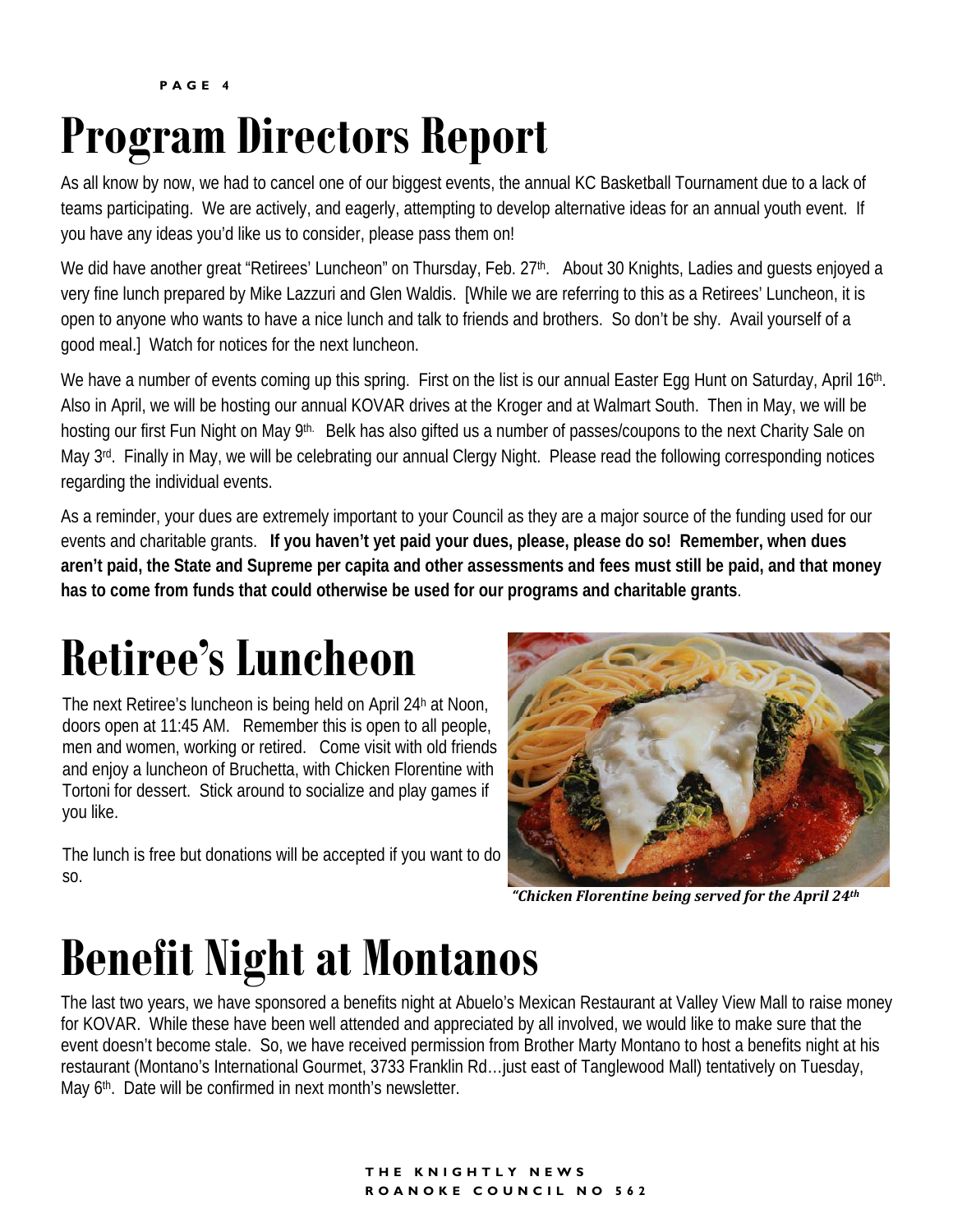### **First Degree is a Family Affair PAGE 5**

At the exemplification of the First Degree of the Order held at Roanoke Council #562 on Saturday, March 8, 2014, the Honoree selected by Grand Knight Bobby Ellis was our late Brother Ed Harnack. Ed was a long time member of the Council. #562.

Among the new brothers admitted to the Order were four men from Ed's family. Bruce Deweese and Teddy Crowe are Ed's son-in-laws, having married his daughters Kathy and Susan respectively. Tyler Beckner recently married Ed's grand daughter, Kristen, who is Bruce and Kathy's daughter. The fourth member of the family in the degree class was Noah DeWeese who is Bruce and Kathy's son.

Waiting in the wings of this Knights of Columbus family is Parker Harnack, the 13 year old grand son of Ed Harnack. Parker's Dad, "Butch", was also a member of Council #562 who lost his life about 10 years ago. Parker's Mom, Lisa, has him enrolled at Roanoke Catholic and Parker is thinking about joining the new Squires Circle until he is old enough to join his uncles and cousins in #562.

Oh, we almost forgot to mention that Ed's brother, Steve, rejoined the Council just before the Degree after dropping out about 20 years ago due to a serious health problem.

What a great Catholic and Knights of Columbus family!

Contact Alex Nelson (540-774-5079) or Bobby Ellis (540-366-5102) or Bill Deberry (540-343-7849) for questions or tickets.



**THE KNIGHTLY NEWS ROANOKE COUNCIL NO 562**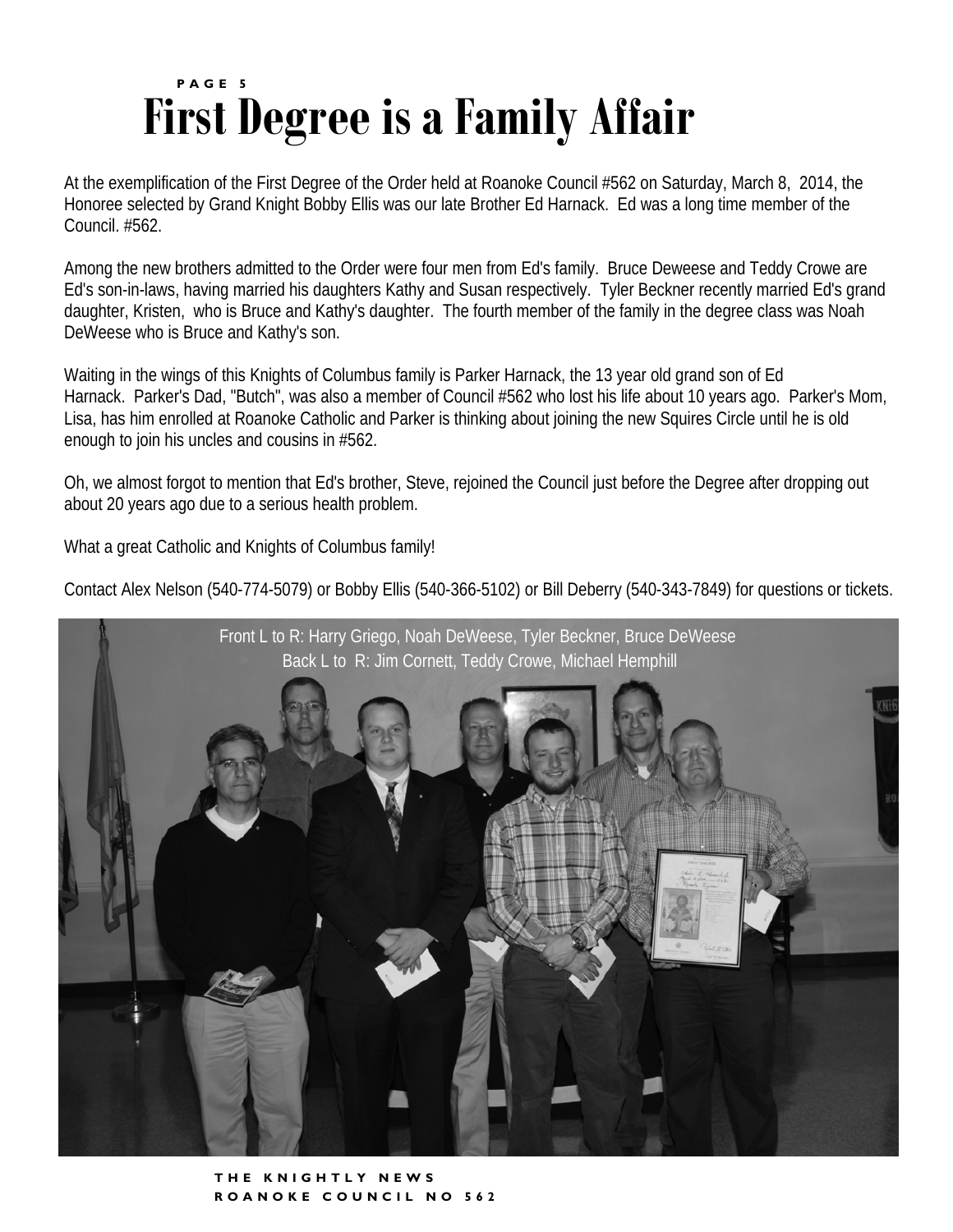### O V A R K

O **D** successful Teens. We are in the midst of planning to set up the dates for the KOVAR drives at the sites that have been used in the past. Those sites are Kroger Cave Spring, Kroger Towers Mall, Kroger Vinton, Wal-Mart Clearbrook and Kroger Tanglewood. The Tanglewood location has been the site manned by our wonderful and very

 $\overline{\mathscr{L}}$  $\overline{\mathbf{H}}$ retail store and accepting contributions from the shoppers. Scott can be reached at 520-9333. This year Brother Scott Kuhn plans to form a sixth team made up primarily of newer members and members from his parish of St. Andrews. We encourage you to contact Scott if you are not already a member of the above teams and would like to help in raising funds for God's Special People who have been diagnosed with Intellectual Disabilities. All it takes is a couple of hours handing out Tootsie Roll candy in front of a

John Krumpos, Co-Chair of KOVAR for our Council, is encouraging family participation in KOVAR. What a great gift we can give to our children and grand children! When you sign on to work a shift at one of our locations, bring your wife, children, grand children or other friends and family to help out. What a wonderful way to spend a couple of hours on a weekend! You will be helping our fellow citizens who have Intellectual Disabilities have a life like ours. You will be helping your family and friends to be more aware of those who count on us to help them to have a nice home to live in, to have transportation to medical appointments and recreational events, to have opportunities to work and earn money and be productive members of our community and to be provided necessary medical and dental care.

If you are not now on a team please call John Krumpos at 960-1825 or Don Feick at 397-3458. We will set you (and your family members) up with a team at a time that is convenient for you to help out in this year's KOVAR drive. Charity is the principle of the First Degree of our Order. We appreciate all you do to make this principle live through KOVAR!

Don Feick KOVAR Co-Chairman



п  $\blacksquare$ 

### Annual Easter Egg Hunt Saturday, April 9th at 9:00am

Last year, our Easter Egg Hunt was a smashing success and we had over 150 in attendance. This year, our annual Easter Egg Hunt will begin at 9:00 AM on Saturday, April 19th, and is again open to all children and grandchildren. We are even inviting the children of our parishes. Help pass the word and also bring your family on Saturday.

We are still in need of some help putting candy in the eggs on Friday and help hiding the eggs, sitting up tables and helping with the races and with other kids' events early on Saturday. This is a good job for children who feel they are too old to actually hunt for candy or participate in the races. If you or your family can/wants to help in any of these, please call John Krumpos, 540-960-1825, before Wednesday, Apr. 16<sup>th</sup>.

#### **THE KNIGHTLY NEWS ROANOKE COUNCIL NO 562**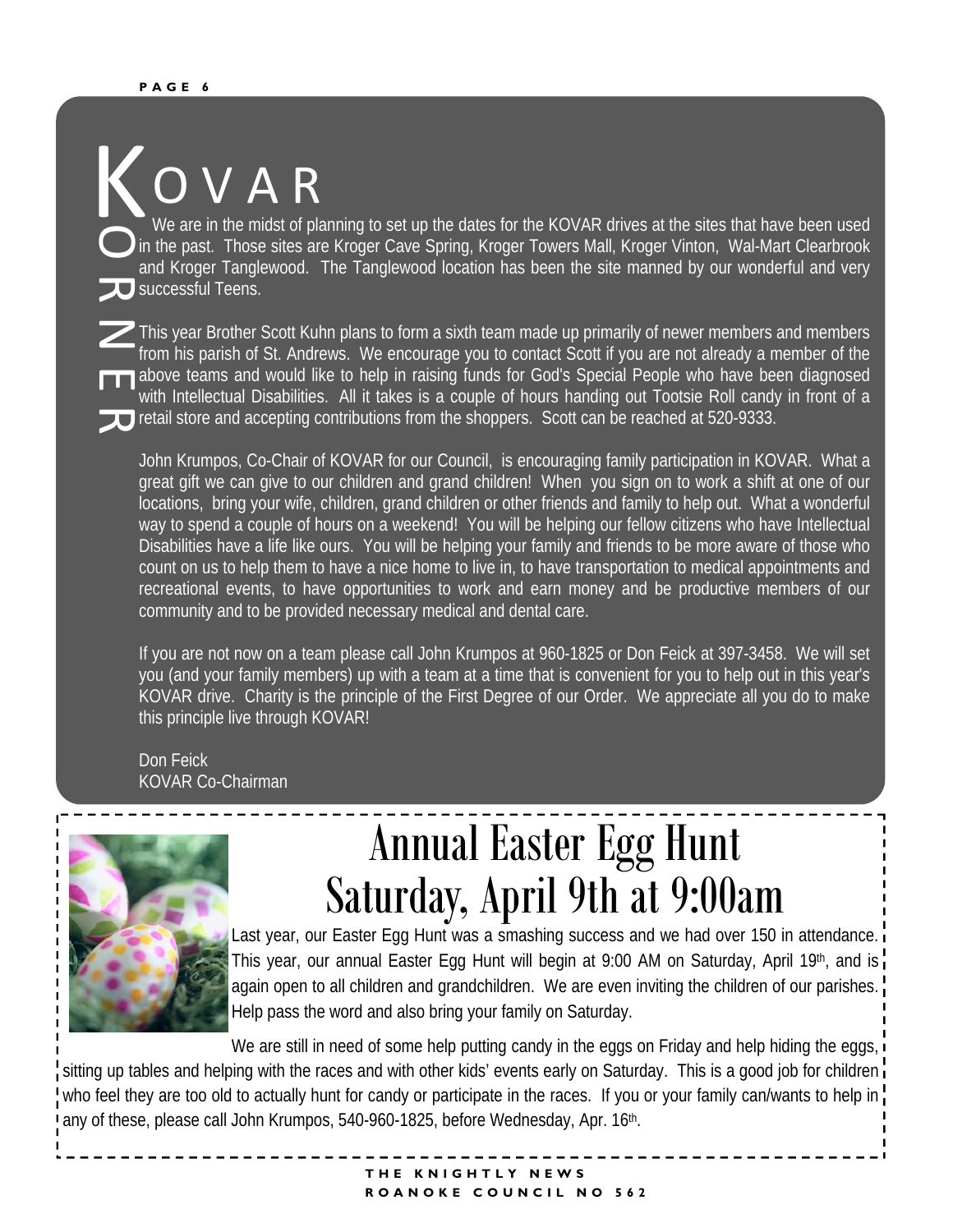### February Retirees Luncheon

February 20<sup>th</sup> saw another successful Retiree's luncheon at the Council Home. About 30 people gathered to enjoy the luncheon of Beef Stew and socialize with each other. Everyone seemed to have a great time and enjoyed the food.



People enjoying the February Luncheon



### Easter is April 20th

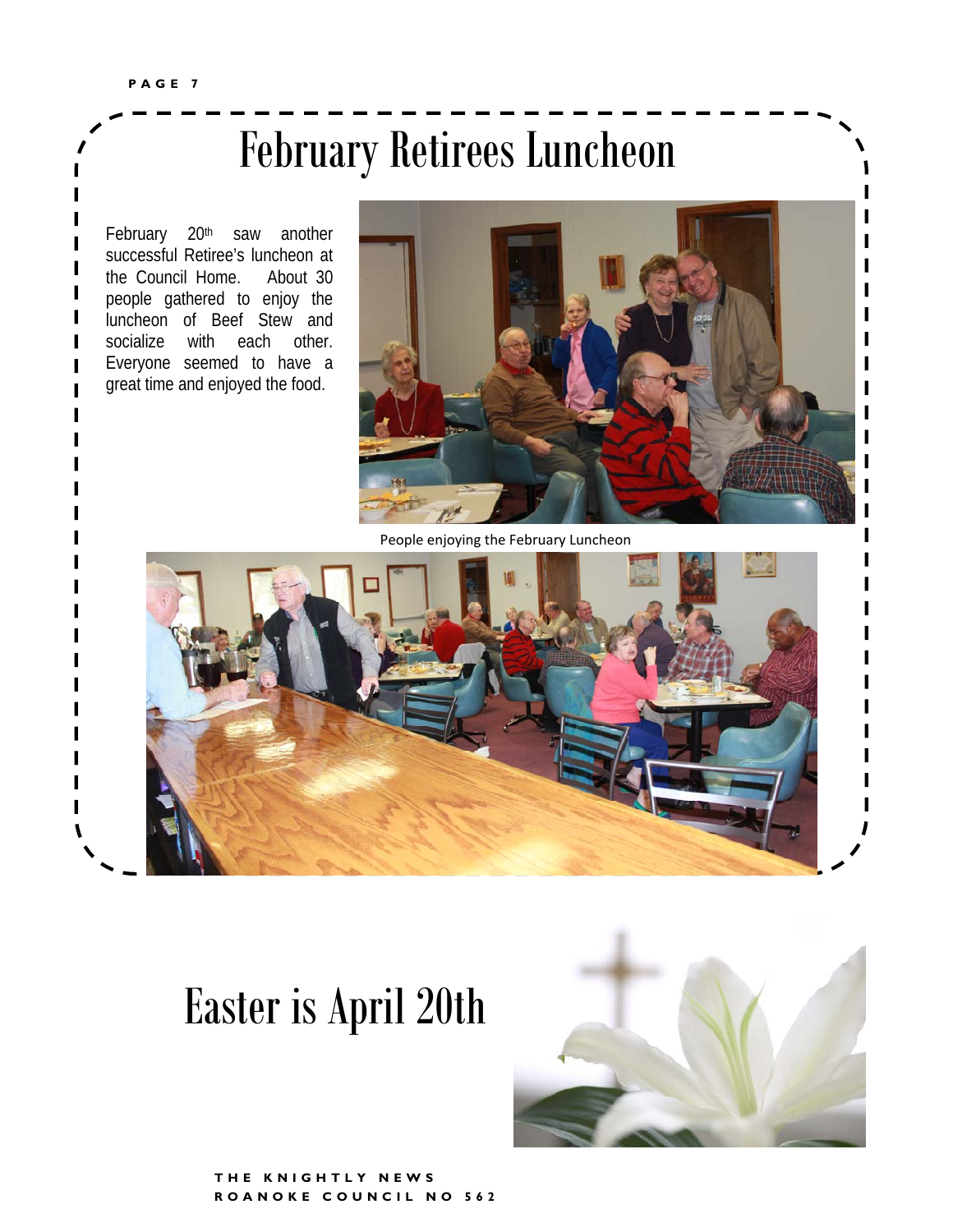### SPRING 2014 Roanoke Knights of Columbus Charitable Causes Fund Raiser

The Knights of Columbus Roanoke Council are participating in another Belk Charity Day Sale Event to be held on May 3, 2014. We will be selling advance \$5.00 coupon tickets for this event. The Knights will keep \$5.00 from each ticket sold. The purchaser also receives \$5.00 off their purchase on that day. Last fall the Roanoke Knights of Columbus Council 562 **I** benefited with approximately \$290.00 from this Charity Event. Let us do even better this time! Please come to our Council's April 7<sup>th</sup> Business Meeting to receive your tickets. Every ticket we sell helps to raise money for our charitable causes. Please ask your wives and friends if they will help you sell the tickets.

Questions call Joe Colosimo 989-7969

### The Mission of the Catholic Historical Museum of the Roanoke Valley is to preserve the history of our Catholic heritage and contributions.

**The Museum will: Acquire, preserve, maintain, display and loan materials and collect personal histories Make available and promote research and publication of materials Sponsor related educational programs** 

The Museum, presently located at 400 Campbell Ave., SW (near the Roanoke City Police Department), is open each Tuesday from 10 am to 2 pm and by appointment. On display you will find items belonging to Father Lynch, the first traveling priest in the valley. Did you know that the first Mass in Roanoke was celebrated in a rail car? You can also view pictures of the original congregations of St. Andrews and Our Lady of Nazareth. The Museum also operates a religious goods shop, with 2 locations – at the Campbell Ave. site and at St. Andrews church open before Sunday Mass. The shops offer medals, 1st Communion and Confirmation items, and missals.

The Museum is run by an all-volunteer staff, and we need your help. From staffing the shops and greeting guests to cataloging items and displaying pieces, your time and talents would be greatly appreciated. Of course, any financial contribution you may make would also be appreciated (and tax deductible). The Catholic Historical Museum of the Roanoke Valley is a 501c(3) non-profit organization.

Contact the Museum at catholicmuseum@verizon.net call 540 982-0152, or visit www.chsrova.org to find out how you could become a member, volunteer, or donate. Thank you,

Karl D. Kleinhenz, President

### **THE KNIGHTLY NEWS ROANOKE COUNCIL NO 562**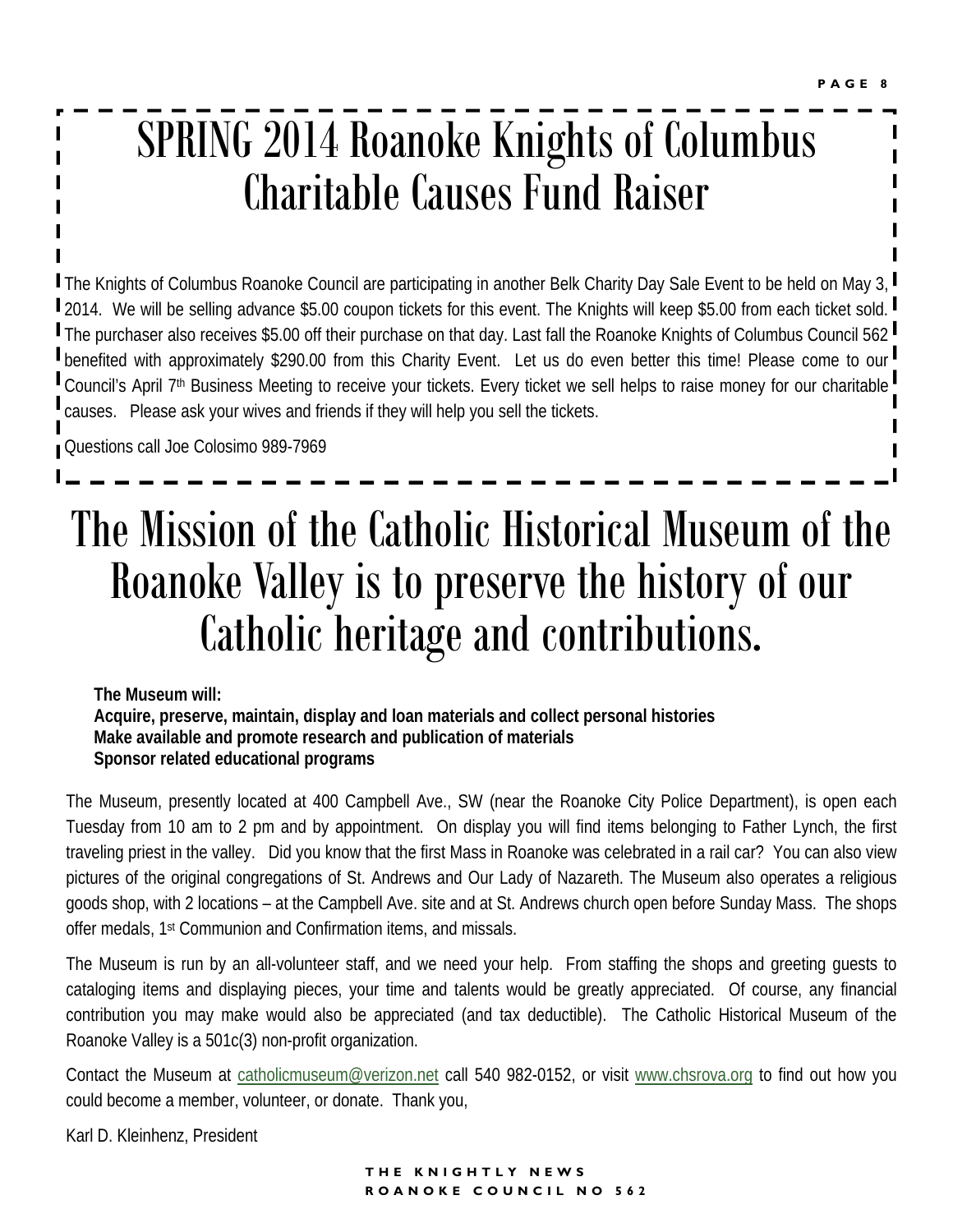

### SPRING 2014 Olympic Pool We Need Your Help

The Olympic Park Swim Club is owned by the Knights of Columbus, Inc. This pool supports the operation of the Council home, and helps support your council and the good work it does. Significant pool improvements were made at the pool last season including pool resurfacing and new pool chemical control system, steps into the pool for ease of access, new pool umbrellas and an improved snack bar menu. Plans are being made this season for a pool open house/swim day, Wednesday family night cook-outs, and teen and adult pool parties.

Council members in good standing receive a 50% discount for annual pool membership dues. But, last year, only 24 Knights were pool members...from a council that numbers over three hundred members. Without better support from the council members, through this year's pool membership fees, the Council's good work will diminish. **We** 

### **Need Your Help!**

Please come by and visit the pool, pick-up a membership application and join the Olympic Park Swim Club this season. It is a great value for your family's summertime recreation.

Applications are available at the Council home bar or pool and further information is available from Jim Donckers at 345-3902 or George Cuadrado at 989-1758.



## Fourth Degree Exemplification

The next Fourth Degree Exemplification will be conducted here in Roanoke on April 26th, 2014 at the Tanglewood Holiday Inn. This will be the perfect time to get new members into our order, so please start recruiting right away. This year we have a very special honoree for the Exemplification, our very own Mike Lazzuri. Let's make this a successful event and support our friend and brother Mike. If any one has any questions or needs more information please call or email Glenn Nalls at **glenn\_nalls@cox.net** or 540-525-7479. Thank you for your support of the 4th Degree.